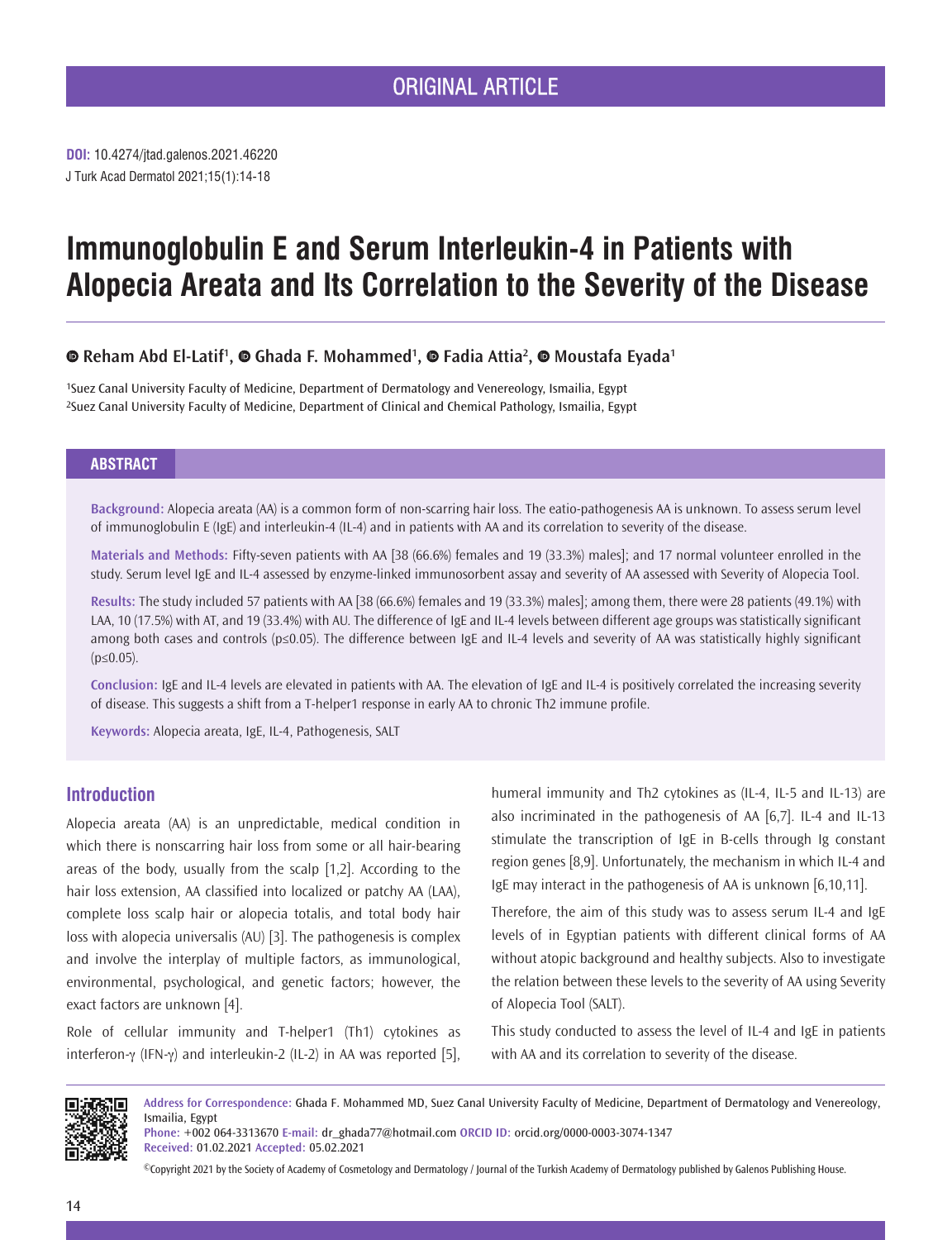### **Materials and Methods**

This pilot, parallel group and randomized controlled trial conducted over 12 months. It received an approval from the Institutional Research Review Board Ethical Committee of the Suez Canal University, Faculty of Medicine, Ismailia, Egypt (decision number: 788). It conducted in accordance with the guidelines of the Helsinki Declaration and performed after obtaining the informed consent from all participants.

Inclusion criteria for this study included non-atopic AA with no evidence of any systemic autoimmune diseases (as Hashimoto's thyroiditis) or dermatologic disease as (atopic dermatitis or vitiligo). Exclusion criteria included pregnant women, lactating women, and patients who were receiving treatment for AA, sessions of PUVA, for at least six months before this study. Sixty-three patients were eligible for participation, and 57 completed the study. Complete medical history obtained from each patient, and underwent a general physical examination, stool analysis to exclude parasitic infestation, skin prick test to a panel of allergens, complete blood count to determine the number of eosinophils, and assessment of serum levels of anti-thyroid peroxidase antibodies in those had clinically suggestion of Hashimoto's thyroiditis. In addition to clinical assessment of AA SALT, a formalized mathematical approach for the determination of hair loss and hair regrowth. Briefly, the % of scalp hair loss in each of the sides, back and top of the scalp were determined independently, each was multiplied by the % scalp covered in that area of the scalp and the products of each section summed for a final total % hair loss designed as SALT score [12].

Both patients and controls were subjected to determination of serum IL-4 levels using enzyme-linked immunosorbent assay (ELISA) technique and IgE levels using microparticle enzyme immunoassay technique AviBion Human IL4 ELISA Kit. FINLAND for IL4 and Monobind Inc. USA for IgE. The assay performed blindly on coded samples by a blinded investigator, after the collection of all samples had been completed. In healthy, non-allergic adults, reference range of IgE in children and adult was up to 60 IU/mL and less than 120 IU/mL respectively.

#### **Statistical Analysis**

Statistical analysis carried out using computer program Statistical Package for the Social Science (SPSS) version 16 (SPSS; Inc., Chicago, IL, USA). A probability value (p value)  $< 0.05$  considered statistically significant. Qualitative data were analyzed using chi-square test while quantitative data analyzed by Kruskal-Wallis and Mann-Whitney test. Pearson correlation coefficient was for IgE and IL-4. The probability of error at 0.05 considered significant, while at 0.01 is highly significant.

#### **Results**

The study included 57 patients with AA [38 (66.6%) females and 19 (33.3%) males]; among them, there were 28 patients (49.1%) with LAA, 10 (17.5%) with AT, and 19 (33.4%) with AU. The mean age of enrolled patients was  $28\pm7.8$  years, ranging from six to 47 years. The duration of AA ranged from two weeks to 13 years with a mean of 21.4 months. There were 24 patients (42.1%) with positive family history of AA. Thirty-seven patients (64.9%) showed a relation between the onset of their disease and a preceding period of stress, while 20 (35.1%) stated no relation to stress (Table 1). SALT score according to patients showed in Table 2.

The difference of IgE and IL-4 levels between different age groups was statistically significant among both cases and controls (p≤0.05) (Table 3). The difference between IgE and IL-4 levels and severity of AA was statistically highly significant (Table 4). In addition, there were strong significant positive correlation between these levels and duration of disease and SALT score (severity of disease) (p value  $\leq$  0.05), but not with age or gender (p value  $\geq$  0.05) (Table 5).

#### **Discussion**

Many mouse and human data revealed that the initiation phase of AA is heavily Th1- based immune response, while the maintenance of hair follicle destruction by cytotoxic cells is due to shift from Th1 response to more chronic Th-2 immune response [13]. Although

| Table 1. Disease characteristics among cases |               |  |  |  |
|----------------------------------------------|---------------|--|--|--|
| Age                                          |               |  |  |  |
| $Mean+SD$                                    | $28+7.8$      |  |  |  |
| Range                                        | $6 - 47$      |  |  |  |
| <b>Family history</b>                        |               |  |  |  |
| Present n (%)                                | 24 (42.1%)    |  |  |  |
| Absent n (%)                                 | 33 (57.9%)    |  |  |  |
| <b>Duration in months</b>                    |               |  |  |  |
| $Mean+SD$                                    | $21.4 + 38.5$ |  |  |  |
| Range                                        | $0.5 - 676$   |  |  |  |
| Major life events                            |               |  |  |  |
| Present n (%)                                | 37 (64.9%)    |  |  |  |
| Absent n (%)                                 | 20 (35.1%)    |  |  |  |
| SD: Standard deviation                       |               |  |  |  |

| Table 2. Severity of Alopecia Tool score of study cases |     |               |  |
|---------------------------------------------------------|-----|---------------|--|
| Score                                                   | No. | $\frac{0}{0}$ |  |
| $S1$ (<25%)                                             | 15  | 26.3          |  |
| S2 (25-49%)                                             | 8   | 14            |  |
| S3 (50-74%)                                             |     | 12.3          |  |
| S4 (75-99%)                                             | 8   | 14            |  |
| S5 (100%)                                               | 19  | 33.4          |  |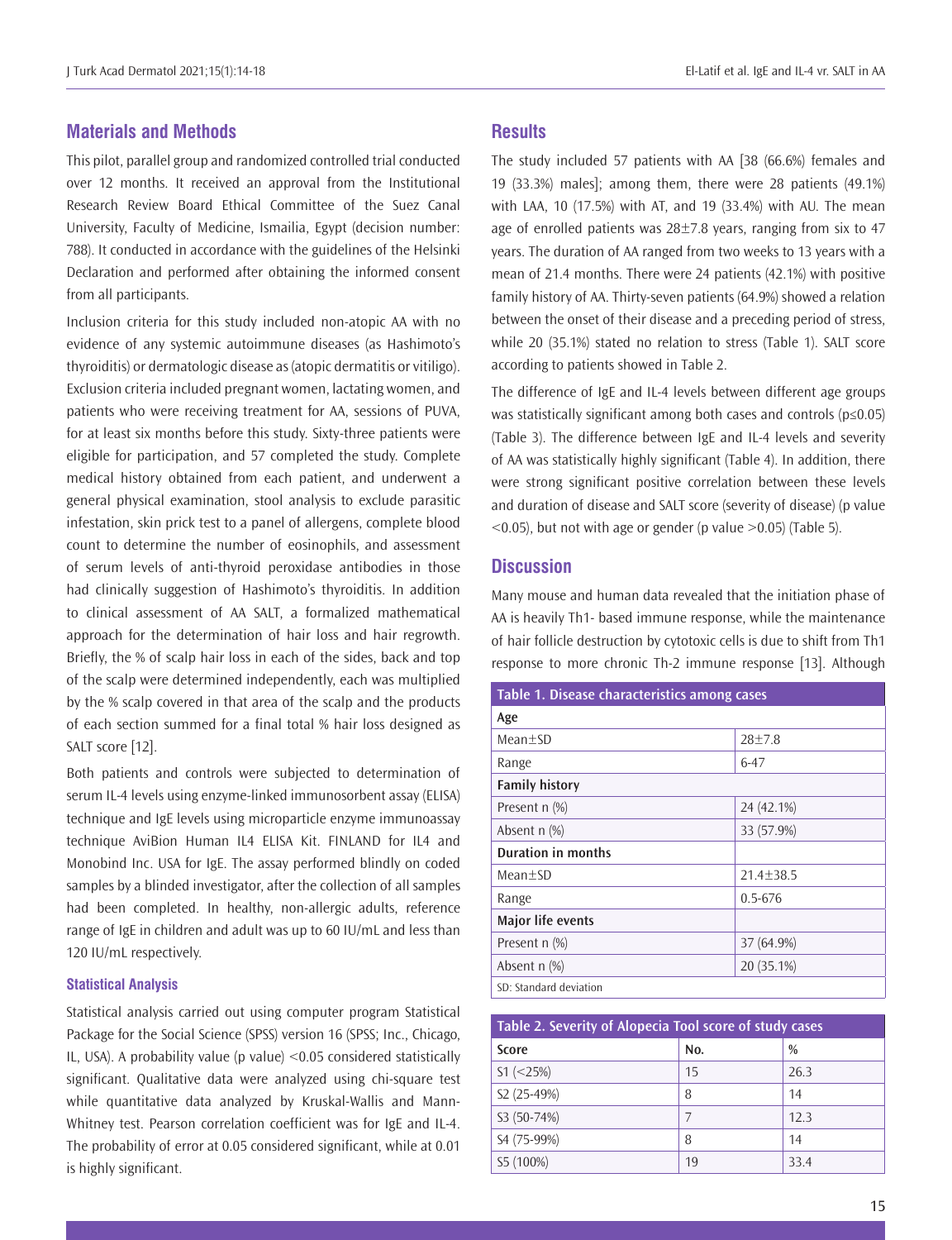| Table 3. IgE E and IL-4 levels among different age groups of study subjects |                    |                |                           |                              |                           |                              |
|-----------------------------------------------------------------------------|--------------------|----------------|---------------------------|------------------------------|---------------------------|------------------------------|
| Age group                                                                   | Number of patients |                | IgE level                 |                              | IL-4 level                |                              |
|                                                                             | Cases              | Controls       | Cases $(n=57)$<br>Mean±SD | Controls $(n=17)$<br>Mean±SD | Cases $(n=57)$<br>Mean±SD | Controls $(n=17)$<br>Mean±SD |
| $0 - 15$ yrs                                                                | 14                 | $\overline{4}$ | $31.7 + 18.4$             | $21.9 \pm 5.9$               | $25.4 \pm 6.5$            | $50.7 \pm 8.7$               |
| $15 - 30$ yrs                                                               | 18                 | 5              | $103 \pm 23.6$            | $13.7 \pm 8.4$               | $55.1 \pm 1.1$            | 40±5.2                       |
| $30 - 45$ yrs                                                               | 11                 | $\overline{4}$ | $125.9 + 28.8$            | $18.5 \pm 3$                 | $48.8 \pm 12.7$           | $55.6 \pm 6.5$               |
| $>45$ yrs                                                                   | 14                 | $\overline{4}$ | $69.8 \pm 32.8$           | $105 + 7$                    | $56.2 \pm 13.8$           | $52+1.4$                     |
| t test value                                                                |                    | 10.23#         | 6.65#                     | $11.48^{\#}$                 | 3#                        |                              |
| $p$ value $*$                                                               |                    | $0.01*$        | 0.08                      | $0.02*$                      | 0.11                      |                              |
| *Significant at p value $< 0.05$                                            |                    |                |                           |                              |                           |                              |

#Kruskal-Wallis test was used.

Yrs: Years, IgE: Immunoglobulin E, IL-4: Interleukin-4, SD: Standard deviation

| Table 4. Comparison between IgE and IL-4 levels in different<br>clinical forms of alopecia areata using Kruskal-Wallis test |                          |                           |  |  |
|-----------------------------------------------------------------------------------------------------------------------------|--------------------------|---------------------------|--|--|
| Type of alopecia                                                                                                            | $lgE$ (IU/mL)<br>Mean+SD | $IL-4$ (Pg/mL)<br>Mean±SD |  |  |
| <b>AU</b>                                                                                                                   | $164.41 \pm 31.45$       | $57.11 + 21.1$            |  |  |
| AT                                                                                                                          | $102.41 \pm 33.12$       | $33.31 + 51.9$            |  |  |
| LAA                                                                                                                         | 72.41±11.25              | $5.46 + 23.3$             |  |  |
| Kruskal-Wallis                                                                                                              | 29.16                    | 27.81                     |  |  |
| p value                                                                                                                     | $<0.01**$                | $<0.01**$                 |  |  |
| AU: Alopecia universalis, AT: Alopecia totalis, IgE: Immunoglobulin E, IL-4:                                                |                          |                           |  |  |

Interleukin-4, SD: Standard deviation

| Table 5. Correlation coefficients (r) of age, gender, disease<br>duration, and SALT score and with IgE and IL-4 levels |                                 |         |                                 |         |  |
|------------------------------------------------------------------------------------------------------------------------|---------------------------------|---------|---------------------------------|---------|--|
| Variable                                                                                                               | <b>IgE</b>                      |         | $IL-4$                          |         |  |
|                                                                                                                        | Correlation<br>coefficient (r#) | p value | Correlation<br>coefficient (r#) | p value |  |
| Age                                                                                                                    | 0.34                            | 0.052   | 0.30                            | 0.08    |  |
| Gender                                                                                                                 | 0.25                            | 0.06    | 0.13                            | 0.47    |  |
| <b>Duration</b><br>0f<br>disease                                                                                       | 1.16                            | $0.04*$ | 1.25                            | $0.02*$ |  |
| <b>SALT</b><br>score                                                                                                   | 1.41                            | $0.02*$ | 1.42                            | $0.01*$ |  |
| *Significant at p value <0.05.                                                                                         |                                 |         |                                 |         |  |

#Spearman correlation was used.

SALT: Severity of Alopecia Tool, IgE: Immunoglobulin E, IL-4: Interleukin-4

increased levels of Th1 cytokines (IFN-γ and IL-2) in lesional skin have been reported [14]. Th2 immune response is incriminated also in the eatio-pathogenesis of AA [11]. Cytokines derived from Th2 cells (IL-4 and IL-13) can stimulate the transcription of IgE in B-cells through Ig constant region genes [10].

In human B-cells, the induction of IgE synthesis requires three types of signals. The first signal is delivered through the B-cell antigen receptor. The second signal is provided primarily by cytokines derived from Th2-cells, e.g. IL-4 and IL-13 that stimulate the transcription of IgE through the Ig constant region genes. Finally, the third signal is

provided via the interaction between the constitutively expressed CD40 molecule on B-lymphocytes and CD154 (CD40 ligand), a molecule expressed on T-lymphocytes following activation [9,10]. IL-4 and IL-13 induced STAT6 signaling has been shown to play an important role in the differentiation of Th2-cells, B-cell induced expression of Ig-G and IgE and the cell surface display of MHC class II and CD23 [15].

The present study designed to investigate the role of IL-4 and IgE in the immuno-pathogenesis of AA and its correlation to its severity in patients with AA after exclusion of those with possible atopic disease. This in order to evaluate the role of immune signals to induce IgE; in AA patients, irrespective of atopic immune mechanisms. This study included 57 AA patients and other 17 healthy volunteers.

In 1977 O'Loughlin et al. [16], pointed to the association of serum IgE levels and AA. Later on, in 1986 Przybilla et al. [17], found elevated IgE in 19.7% in patients with AA. In the present study, the IgE and IL-4 levels were significantly higher in cases versus controls. Our result agreed with other studies [18,19,20,21,22]. On the other hand, other studies disagree with ours and showed non-significant difference [17,23,24,25].

Cytokines IL-4, 6, 7, 9, 13 enhance IgE production, but IFN-γ and IL-10 inhibit the production [26]. So, high IL-4 and IgE levels may due to lower IL-10 [14], IFN-γ, and transforming growth factor-ß1 [11].

On the other hand, serum levels of IFN-γ were significantly elevated in patients with extensive AA [27]. This may reflect the state of inflammation, especially in the extensive forms of the disease [28]. Therefore, the measurement of serum IFN-γ could be a prognostic indicator to predict AU.

Tumor necrosis factor- $\alpha$  (TNF- $\alpha$ ) is synthesized in epidermal keratinocytes and is known to play a key role in the pathogenesis of AA [29]. It is a very potent inhibitor of proliferation [30] and creates a micro-environment rich in the Th2 cytokines, IL-4 and IL-13, enhancing IgE class switching [31].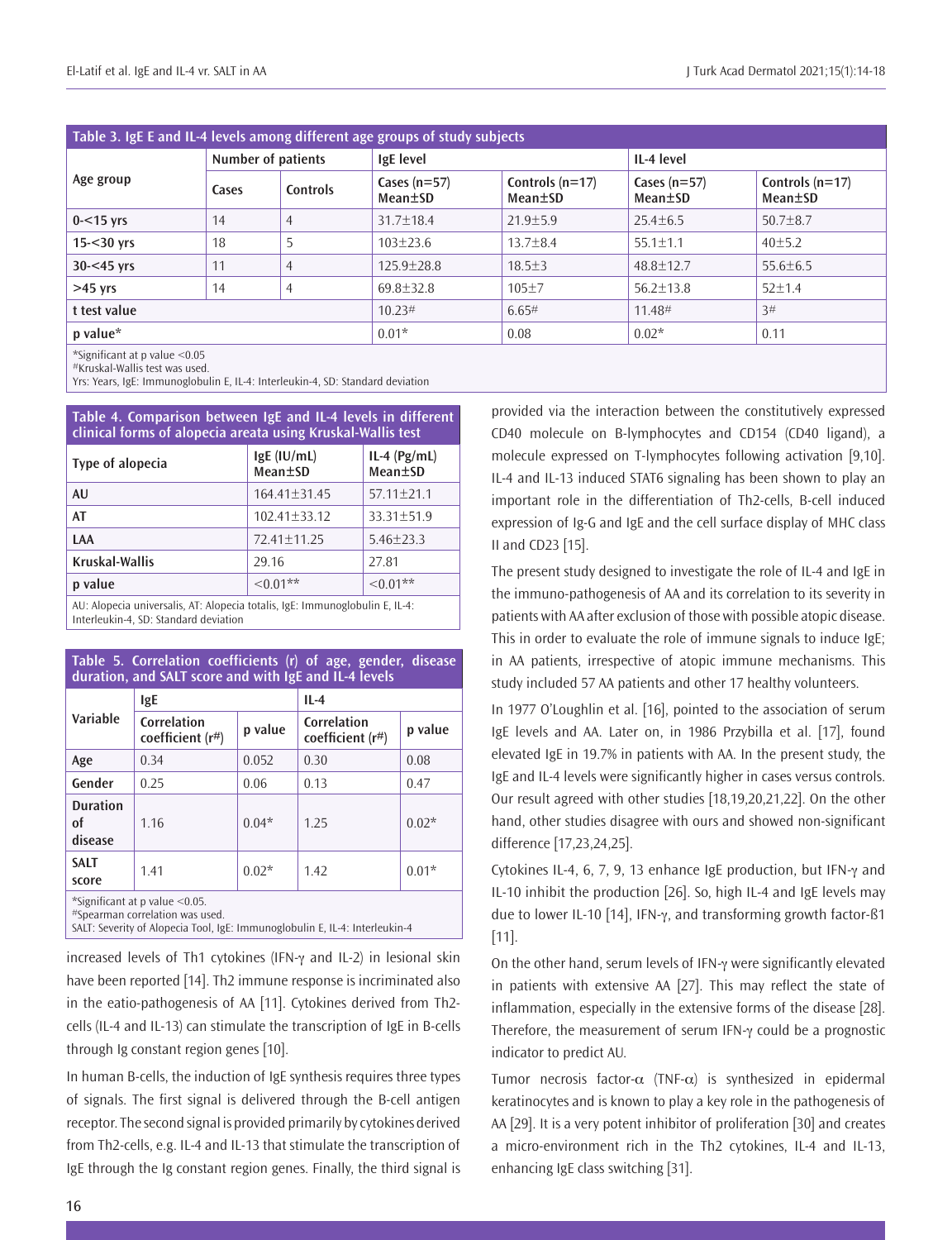In addition, the sera of patients with AA contain extremely high levels of B-cell activating factor (BAFF), which belongs to the TNF- $\alpha$ family [32]. BAFF is stimulated by IFN-γ and increased in severe AA [33,34].

Over expression of CD40 considered as another possible mechanism of IgE elevation in patients with AA [35]. It is suggested that CD40 stimulation alone could enhance IL-4 and IgE production [36]. As it present in the hair structures and dermal papilla of AA lesions pointing to its role in serum IL-4 and IgE elevation in patients with AA [37].

Regarding the relation of serum levels of both IL-4, IgE and the SALT score (for assessment of AA severity) and types of AA, we found that there was a strong positive correlation between each of IL-4, IgE and the severity of the disease assessed by SALT score. By comparing these results with previous studies, it comes in agreement with Attia et al. [19], 2010 as they found significant elevated serum IL-4 and IgE in patients with AA, particularly AU, irrespective of the presence of atopy. In contrast of our results, Teraki et al. [27], 1996 found significant elevated serum levels of IL-1 $\alpha$  and IL-4 in patients with the LAA, while there was significant elevated serum levels of IFN-γ and IL-2 in patients with extensive forms. Katagiri et al. [11], 2007, suggested the same result, who found that the levels of IFN-γ tended to increase while the levels of IL-4 tended to decrease in severe cases of alopecia. This could be explained by the fact that previous studies did not exclude patients with atopy and did not relate cytokine profile to disease chronicity.

This study revealed that psychic trauma precedes the onset of AA in 37 (64.9%). This coincided with Güleç et al. [38], 2004, who reported that anxiety and depression play a major role in the etiopathogenesis of AA, and stressful life events may act as a trigger in the onset and/or exacerbation of the disease. Also the same finding was found by Manolache and Benea [39], 2007 who suggested that stress playes an important role in the onset and aggravation of both vitiligo and AA, often with one stressful event before disease onset.

The study showed a strong positive correlation between duration of the disease and IL-4 and IgE level. This was in agreement with Attia et al. [19], 2010 and Zuel Fakkar et al. [20], 2010 who found that the longer the disease duration was the higher the level of IL-4 and IgE was present.

#### **Conclusion**

Finally, IL-4 and IgE levels are elevated in patients with AA. Positive correlation of this elevation to the increasing severity of disease, suggests a shift from a Th1 response in early AA to a more chronic Th2 immune profile, with secondary B-cell stimulation and possible IgE class switching.

#### **Ethics**

**Ethics Committee Approval:** It received an approval from the Institutional Research Review Board Ethical Committee of the Suez Canal University, Faculty of Medicine, Ismailia, Egypt.

**Informed Consent:** It conducted in accordance with the guidelines of the Helsinki Declaration and performed after obtaining the informed consent from all participants.

**Peer-review:** Internally peer-reviewed.

#### **Authorship Contributions**

Surgical and Medical Practices: R.A.El-L., G.F.M., F.A., M.E., Concept: R.A.El-L., G.F.M., F.A., M.E., Design: R.A.El-L., G.F.M., F.A., M.E., Data Collection or Processing: R.A.El-L., G.F.M., F.A., M.E., Analysis or Interpretation: R.A.El-L., G.F.M., F.A., M.E., Literature Search: R.A.El-L., G.F.M., F.A., M.E., Writing: R.A.El-L., G.F.M., F.A., M.E.

**Conflict of Interest:** No conflict of interest was declared by the authors.

**Financial Disclosure:** The authors declared that this study received no financial support.

#### **References**

- 1. James WD, Berger TG, Elston DM, Odom RB. Andrews diseases of the skin: clinical. Dermatology 2006;207.
- 2. Madani S, Shapiro J. Alopecia areata update. J Am Acad Dermatol 2000;42:549-566.
- 3. Papadopoulos AJ, Schwartz RA, Janniger CK. Alopecia areata. Pathogenesis, diagnosis, and therapy. Am J Clin Dermatol 2000;1:101-105.
- 4. Hedstrand H, Perheentupa J, Ekwall O, Gustafsson J, Michaëlsson G, Husebye E, Rorsman F, Kämpe O. Antibodies against hair follicles are associated with alopecia totalis in autoimmune polyendocrine syndrome type I. J Invest Dermatol 1999;113:1054-1058.
- 5. Hoffmann R. The potential role of cytokines and T cells in alopecia areata. J Investig Dermatol Symp Proc 1999;4:235-238.
- 6. Jujo K, Renz H, Abe J, Gelfand EW, Leung DY. Decreased interferon gamma and increased interleukin-4 production in atopic dermatitis promotes IgE synthesis. J Allergy Clin Immunol 1992;90:323-331.
- 7. Shellow WV, Edwards JE, Koo JY. Profile of alopecia areata: a questionnaire analysis of patient and family. Int J Dermatol 1992;31:186-189.
- 8. Takhar P, Smurthwaite L, Coker HA, Fear DJ, Banfield GK, Carr VA, Durham SR, Gould HJ. Allergen drives class switching to IgE in the nasal mucosa in allergic rhinitis. J Immunol 2005;174:5024-5032.
- 9. Jelinek DF. Regulation of B lymphocyte differentiation. Ann Allergy Asthma Immunol 2000;84:375-385.
- 10. Bacharier LB, Geha RS. Molecular mechanisms of IgE regulation. J Allergy Clin Immunol 2000;105:547-558.
- 11. Katagiri K, Arakawa S, Hatano Y. In vivo levels of IL-4, IL-10, TGF-beta1 and IFN-gamma mRNA of the peripheral blood mononuclear cells in patients with alopecia areata in comparison to those in patients with atopic dermatitis. Arch Dermatol Res 2007;298:397-401.
- 12. Olsen EA, Hordinsky MK, Price VH, Roberts JL, Shapiro J, Canfield D, Duvic M, King LE Jr, McMichael AJ, Randall VA, Turner ML, Sperling L, Whiting DA, Norris D; National Alopecia Areata Foundation. Alopecia areata investigational